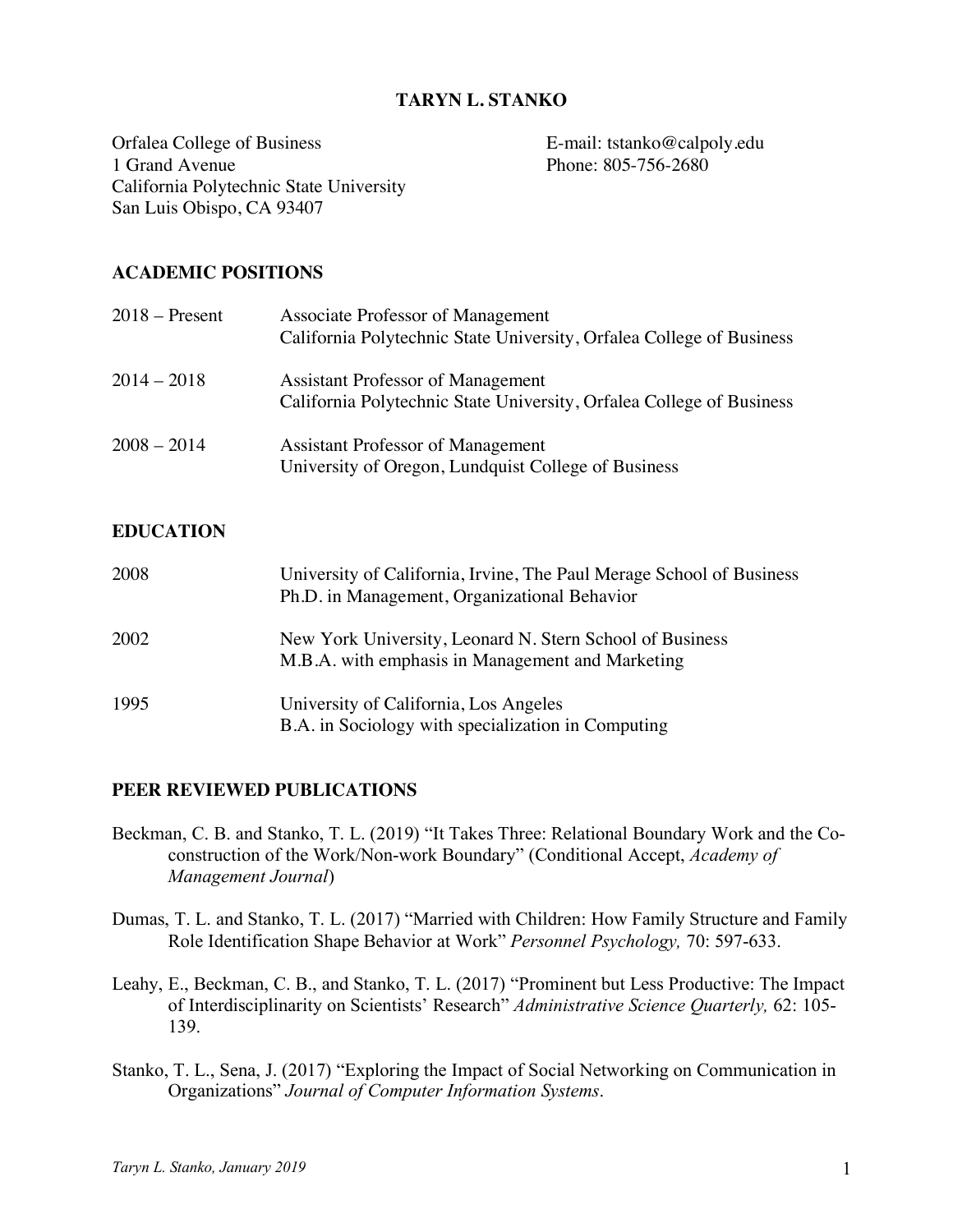- Sena, J., Stanko, T. L., and Sena, M. (2016) "Exploring Relationships between the Strategic Importance of IT and the Effectiveness of IT Security and Mobile Device Management" *Journal of Information Systems Applied Research*, 9: 26-37.
- Stanko, T. L. and Beckman, C. M. (2015) "Watching You Watching Me: Boundary Control and Capturing Attention in the Context of Ubiquitous Technology Use" *Academy of Management Journal,* 58(3), 712-738.
- Stanko, T. L., Sena, J., and Sena, M. (2015) "Assessing the Effectiveness of Business Intelligence as a Strategically Important Deployment" *Issues in Information Systems*, 16: 219-229.
- Gibson, C. B., Gibbs, J. L., Stanko, T. L., Tesluk, P., and Cohen, S. (2011) "Including the "I" in Virtuality and Modern Job Design: Extending the Job Characteristics Model to Include the Moderating Effect of Individual Experiences of Electronic Dependence and Copresence." *Organization Science,* 22(6), 1481-1499.

## **BOOK CHAPTERS**

- Stanko, T. L. and Richter, J. (2011) "Learning to Work Inworld: Conducting Qualitative Research in Virtual Worlds Using In-Depth Interviews" *Cases in Online Interview Research*, Sage Publications.
- Stanko, T. L. and Gibson, C. B. (2009) "Virtuality Here and Now: The Role of Cultural Elements in Virtual Teams", in R.S. Bhagat and R.M. Steers (Eds.) *Cambridge Handbook of Culture, Organization, and Work*: 272-304. Cambridge: Cambridge University Press.

## **PAPERS UNDER REVIEW**

- Stanko, T. L., Rao, A., Dumas, T. L., and Dahm, P. (2019) "Understanding Women and Leadership: Do Characteristics of Women's Work/Non-work Social Networks Shape Leadership at Work?" (Under 1st review, *Organization Science*)
- Stanko, T. L., Dahm, P., Lahneman, B., and Richter, J. (2019) "Navigating an Identity Playground: An Exploration of Individual Work Identity and Routines in Virtual Worlds" (1st Round Revise and Resubmit, *Organization Studies*)
- Rofcanin, Y., Las Heras, M., Escribano, P., and Stanko, T. L. (2019) "Does Eldercare Matter? Exploring the Mechanisms that Link Work-Family Culture and Perceived Organizational Support to Health" (1st Round Revise and Resubmit, *Journal of Business & Psychology*)

### **WORKING PAPERS**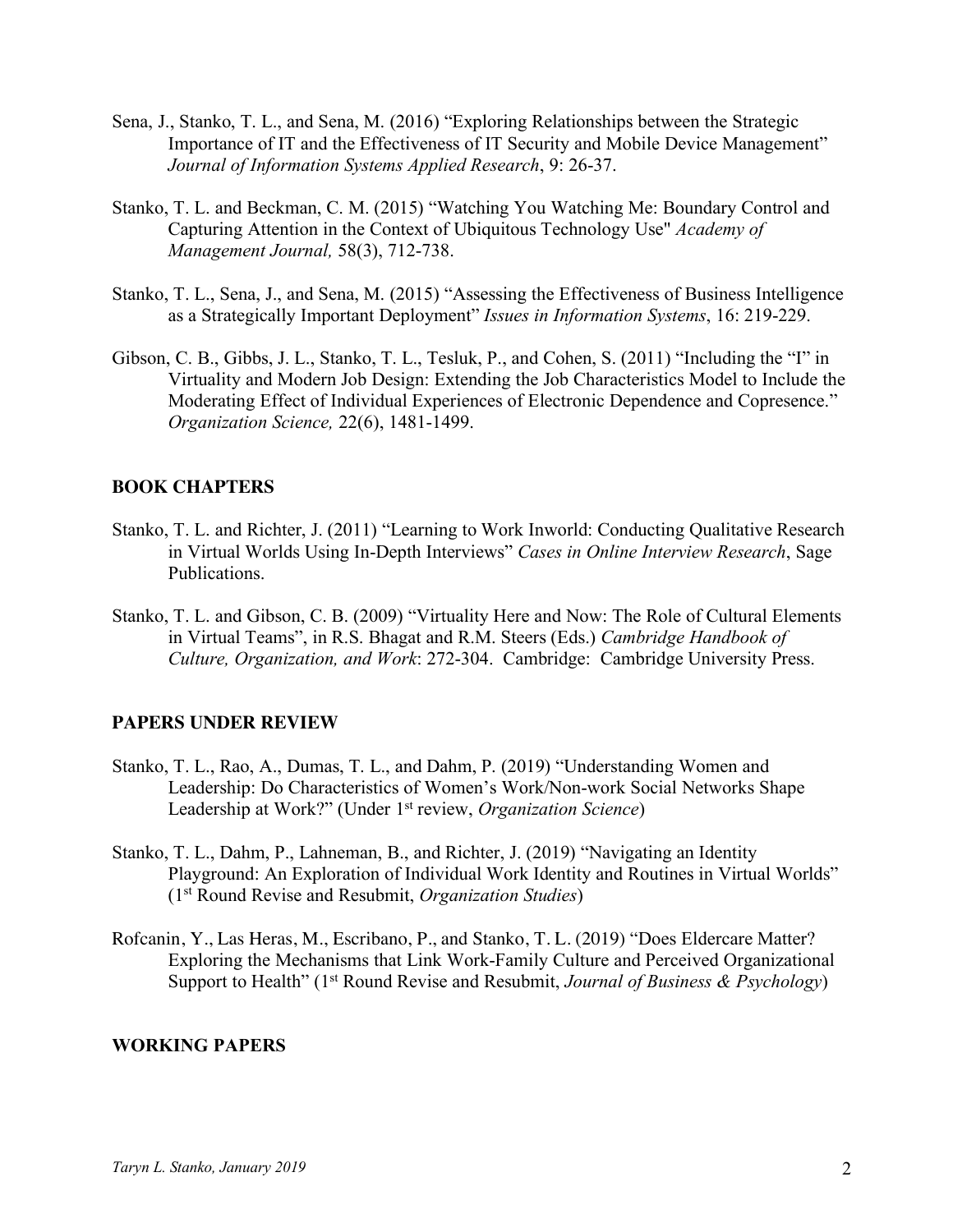- Stanko, T. L. and Dahm, P. "Evening the Playing Field: Exploring and Mitigating Gender Differences in Negotiation"
- Aten, K., Nardon, L., and Stanko, T. L. "Working Out Loud: Adapting Behavior to Bridge Distance and Communication Gaps for Virtual Collaboration"

#### **PROFESSIONAL PRESENTATIONS**

- Stanko, T. L., Rao, A., Dumas, T. L., and Dahm, P. (2019) "Understanding Women and Leadership: Do Characteristics of Women's Work/Non-work Social Networks Shape Leadership at Work?" (Submitted for review, *Academy of Management* Annual Meeting)
- Stanko, T. L., Dahm, P., Lahneman, B., and Richter, J. (2019) "Navigating an Identity Playground: An Exploration of Individual Work Identity and Routines in Virtual Worlds" (Submitted for review, *Academy of Management* Annual Meeting)
- Stanko, T. L., Rao, A., Dumas, T. L., and Dahm, P. (2019) "Understanding Women and Leadership: Do Characteristics of Women's Work/Non-work Social Networks Shape Leadership at Work?" (Target: *International Conference on Women in Leadership*, Barcelona, Spain)
- Stanko, T. L. and Dahm, P. "Evening the Playing Field: Exploring and Mitigating Gender Differences in Negotiation" (Target: *International Conference on Women in Leadership*, Barcelona, Spain)
- Stanko, T. L., Rao, A., Dumas, T. L., and Dahm, P. (2017) "Understanding Women and Leadership: Do Characteristics of Women's Social Networks Shape Leadership at Work?" *International Conference on Women in Leadership*, Barcelona, Spain.
- Beckman, C. B. and Stanko, T. L. (2017) "It Takes Two: Relational Boundary Work and Tempered Integrators" *International Conference on Work Family*, Barcelona, Spain.
- Aten, K., Nardon, L., and Stanko, T. L. (2017) "Distributed Collaboration in a Virtual World: Technology, Culture and Communication Practices" *Academy of Management*, Atlanta, GA.
- Stanko, T. L., Rao, A., Dumas, T. L., and Dahm, P. (2017) "Understanding Women and Leadership: Do Characteristics of Women's Social Networks Shape Leadership at Work?" *San Luis Obispo Writer's Workshop*, San Luis Obispo, CA.
- Beckman, C. B. and Stanko, T. L. (2017) "It Takes Two: Relational Boundary Work and Tempered Integrators" *San Luis Obispo Writer's Workshop*, San Luis Obispo, CA..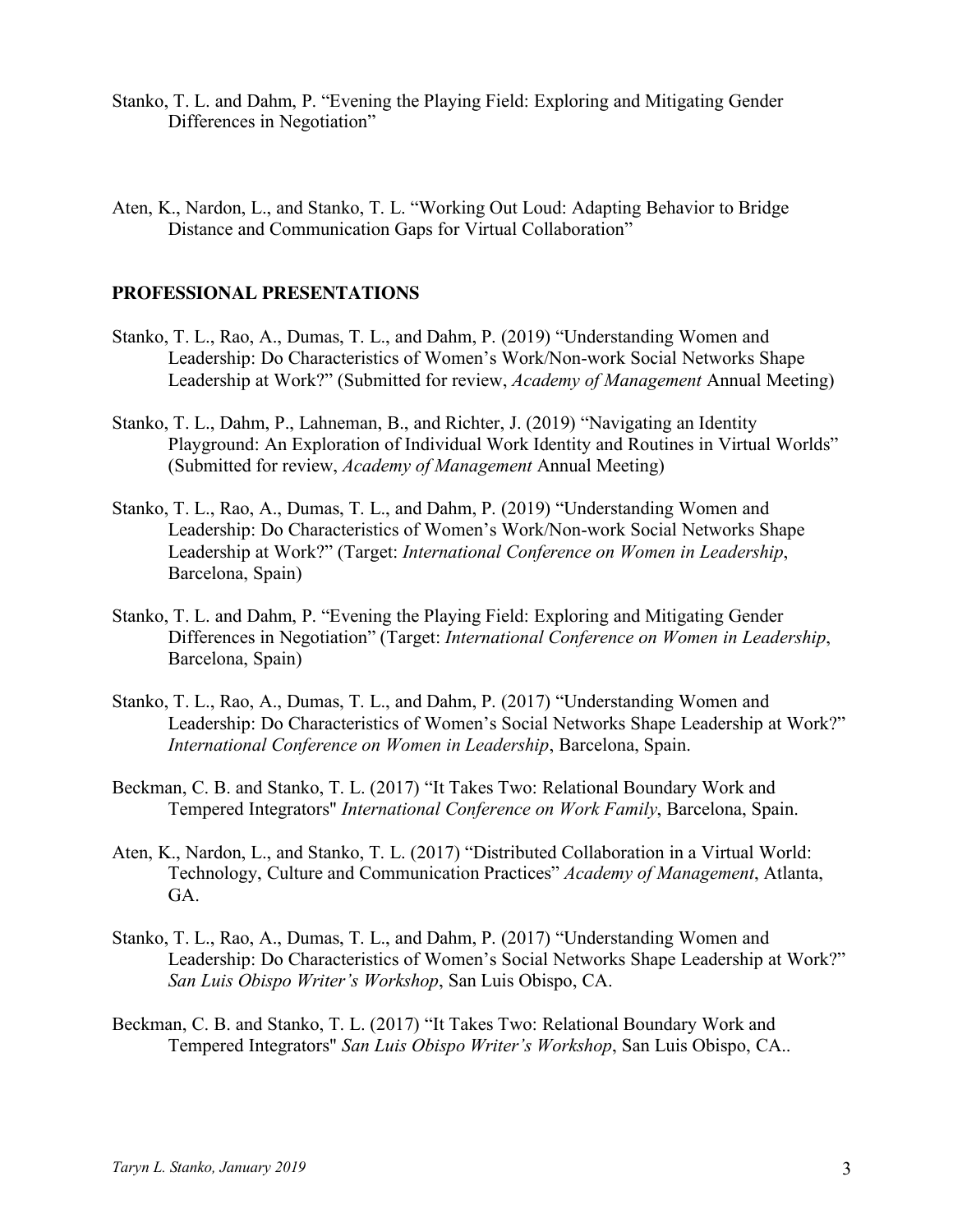- Beckman, C. B. and Stanko, T. L. (2016) "Escape *to* Reality: Boundary Work among Couples in the U. S. Navy" *Work and Family Researchers Network,* Washington D.C.
- Nardon, L., Aten, K., and Stanko, T. L. (2016) "Communication Competence for Global Virtual Teams: Lessons from Collaboration in a Virtual World" *Academy of International Business*, New Orleans
- Stanko, T. L., Aten, K., DiRenzo, M., Lahneman, B., Nardon, L., Richter, J. (2015) "Competencies for Working in Virtual Worlds: Findings from Three Studies" *Annual Meeting of the Academy of Management*, Vancouver, Canada.
- Stanko, T. L. (2015) "Exploring the Challenges and Opportunities of Conducting Qualitative Research Online" *Annual Meeting of the Academy of Management*, Vancouver, Canada.
- Aten, K., Nardon, L., and Stanko, T. L. (2015) "Adapting Communication to Create Common Ground" *International Conference on Information Resources Management,* Ontario, Canada.
- Las Heras, M., Stanko, T. L., and Escribano, P. (2015) "Exploring the Antecedents of Family Supportive Supervisor Behavior in a Cross-Cultural Context." *International Conference on Work Family*, Barcelona, Spain.
- Stanko, T. L., Sena, J., and Sena, M. (2015) "Assessing the Effectiveness of Business Intelligence as a Strategically Important Deployment" *International Association for Computer Information Systems,* Clearwater, FL.
- Stanko, T. L., Sena, J., and Sena, M. (2015) "Exploring Relationships between the Strategic Importance of IT and the Effectiveness of IT Security and Mobile Device Management" *Conference on Applied Information Systems Applied Research,* Clearwater, FL.
- Aten, K., Nardon, L., and Stanko, T. L. (2014) "Working Out Loud: Adapting Behavior to Bridge Distance and Communication Gaps for Virtual Collaboration" *Annual Meeting of the Academy of Management,* Philadelphia, PA.
- Leahy, E., Beckman, C. B., and Stanko, T. L. (2014) "The Impact of Interdisciplinarity on Scientists' Careers" *Annual Meeting of the Academy of Management,* Philadelphia, PA.
- Las Heras, M., Stanko, T. L. & Escribano, P. (2014) "Exploring the Antecedents of Family Supportive Supervisor Behavior in a Cross-Cultural Context." *Society of Industrial and Organizational Psychology,* Honolulu, HI.
- Las Heras, M., Stanko, T. L. & Escribano, P. (2014) "Exploring the Antecedents of Family Supportive Supervisor Behavior in a Cross-Cultural Context." *Work and Family Researchers Network Conference*, New York, NY.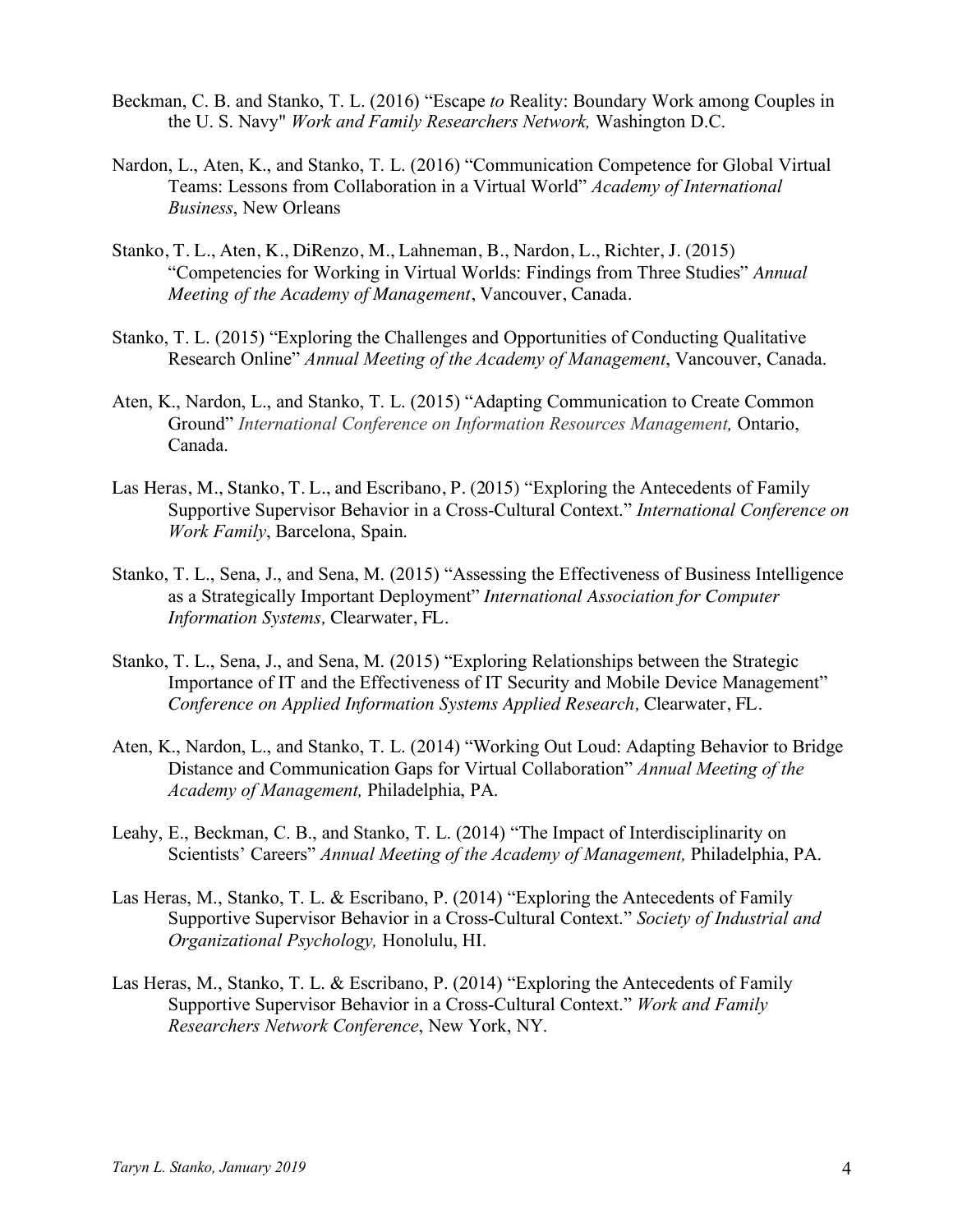- Dumas, T. and Stanko, T. L. (2013) "Ideal Leaders?: How Family Involvement and Spousal Employment Shape Employees' Leadership Behaviors." *Academy of Management,*  Orlando, FL.
- Stanko, T. L. and Dumas, T. (2013) "Bridging Boundaries: Exploring the Relationship between Role Facilitation, Role Conflict, and Performance at Work." *International Conference of Work and Family*, Barcelona, Spain.
- Dumas, T. and Stanko, T. L. (2013) "Ideal Leaders?: How Family Involvement and Spousal Employment Shape Employees' Leadership Behaviors." *International Conference of Work and Family*, Barcelona, Spain.
- Aten, K., Nardon, L., and Stanko, T. L. (2013) "Working out loud: Adapting behavior to bridge distance and communication gaps for virtual collaboration." *Colloquium of the European Group for Organizational Studies,* Montreal, Canada.
- Richter, J. and Stanko, T. L. (2013) "Identity and Learning Routines in the Context of Work within Virtual Worlds" *American Educational Research Association,* San Francisco, CA.
- Aten, K., Nardon, L., and Stanko, T. L. (2013) "Working Out-loud: Communication Mechanisms for Distributed Collaboration." *Western Academy of Management,* Santa Fe, New Mexico.
- Leahy, E., Beckman, C. B., and Stanko, T. L. (2012) "Collaborative Structure and the Diffusion of Knowledge: Computer-Mediated Communication in Industry/University Cooperative Research Centers (I/UCRC)." *American Sociological Association*, Denver, CO.
- Stanko, T. L. and Richter, J. (2011) "The Plastic Prometheus: An Exploration of Individual Work Identity and Routines in a Virtual World" *Annual Meeting of the Academy of Management*, San Antonio, Texas.
- Stanko, T. L. Richter, J., Nardon, L., and Aten, K. (2011) "The Plastic Prometheus: An Exploration of Individual Work Identity and Routines in a Virtual World" *Third International Symposium on Process Organization Studies*, Corfu, Greece.
- Stanko, T.L. (2010) "Entangled Reality: Sociomateriality and Virtual Worlds." Symposium coorganizer and presenter, *Annual Meeting of the Academy of Management*, Montreal, Canada.
- Stanko, T. L. (2010) "Using Qualitative Research Methods to Study Work/Non-work Issues" *Annual Meeting of the Academy of Management*, Montreal, Canada.
- Stanko, T. L. and Richter, J. (2010) "The Plastic Prometheus: An Exploration of Individual Work Identity and Routines in Virtual Worlds" *Immersive Education Conference*, Eugene, OR.
- Stanko, T. L. (2009) "Identity and Routines in Virtual Worlds" *Immersive Education Conference*, Eugene, OR.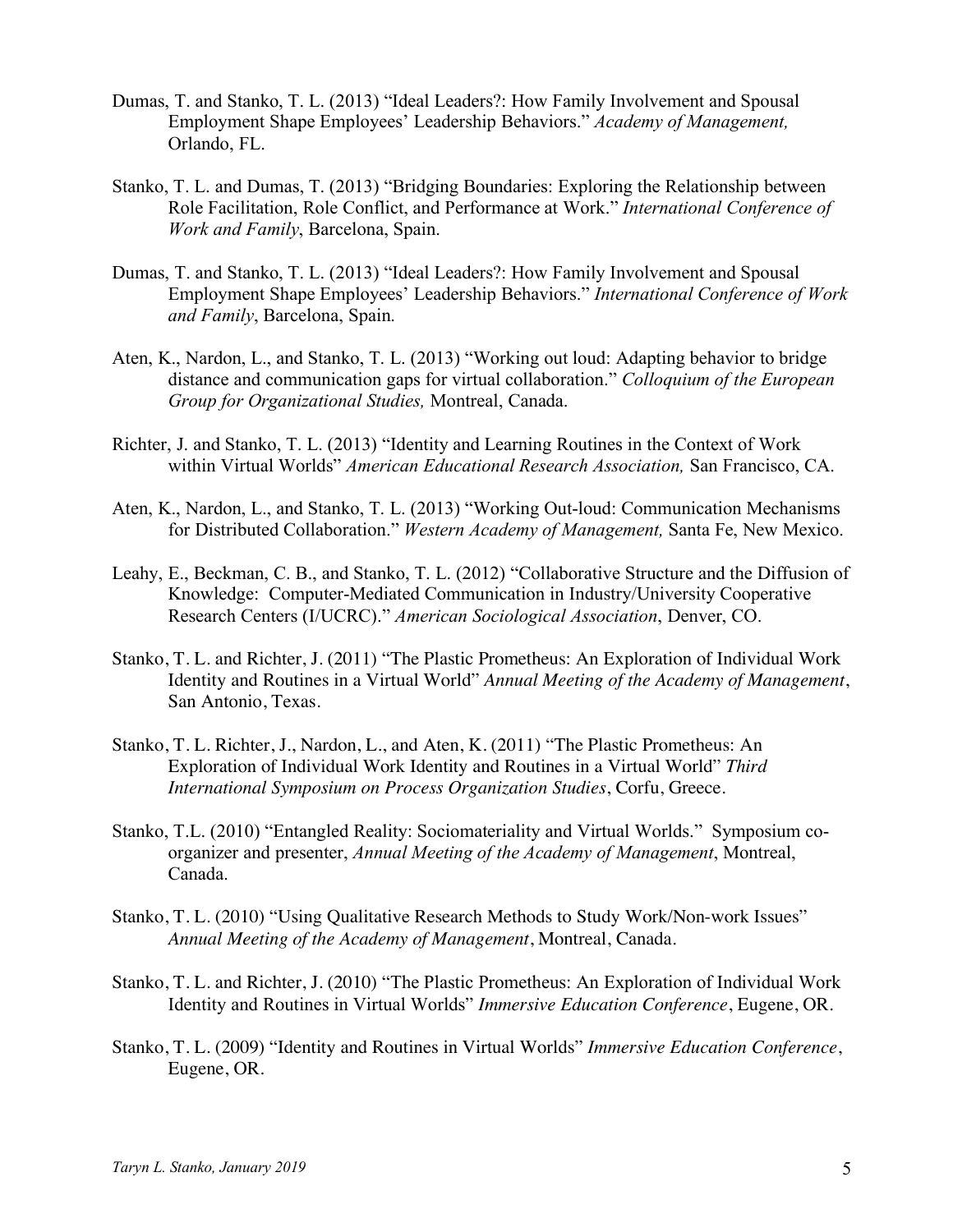- Stanko, T. L. (2009) "A Wolf in Sheep's Clothing? Uncovering the Hidden Costs of Compartmentalizing Multiple Roles." *Annual Meeting of the Academy of Management*, Chicago, IN.
- Stanko, T. L. (2009) "Diversity of Perspectives, Social Capital, and Team Performance: Cognitive Diversity and Teams." Symposium co-organizer, *Annual Meeting of the Academy of Management*, Chicago, IN.
- Stanko, T. L. (2009) "When Does Juggling Multiple Roles Pay Off? An Exploration of the Impact of Coping Behaviors on Role Facilitation" *International Conference on Work Family*, Barcelona, Spain.
- Stanko, T. L. and Beckman, C. B. (2009) "Online in the Gulf: Enactment of Multiple Identities in a Total Institution." *Davis Conference on Qualitative Research*, Davis, CA.
- Beckman, C. B. and Stanko, T. L. (2008) "Online in the Gulf: Information Technology as a Threat to Organizational Control in a Total Institution." *American Sociological Association*, Boston, MA.
- Stanko, T. L. (2008) "The Impact of Culture on Role Conflict: How Culture Affects Coping Response to Role Conflict." *Annual Meeting of the Academy of Management*, Anaheim, CA.
- Stanko, T. L. (2008) "The Impact of Individual Cultural Values on Role Conflict and Coping Response." *Industrial Organizational and Organizational Behavior Conference*, Denver, CO.
- Gibson, C. B. and Stanko, T. L. (2007) "Virtuality Here and Now: A Review and Synthesis of Virtuality Research." *Annual Meeting of the Academy of Management*, Philadelphia, PA.
- Stanko, T. L. (2007) "From Scout Leader to Business Leader: How Participation in Multiple Roles Affects Behavior at Work." *Annual Meeting of the Academy of Management*, Philadelphia, PA.
- Stanko, T. L. (2007) "Finding a Balance: An Examination of the Antecedents and Consequences of Non-Work to Work Role Facilitation." *Industrial Organizational and Organizational Behavior Conference*, Indianapolis, IN.
- Beckman, C. B. and Stanko, T. L. (2006) "Email as an Escape *to* Reality in the Navy: Information Technology and the Nature of Total Institutions" *Annual Meeting of the Academy of Management*, Atlanta, GA.
- Stanko, T. L. (2006) "The Impact of Role Engagement and Computer-Mediated Communication Experience on Relational Communication in the Virtual Family." *Annual Meeting of the Western Academy of Management*, Long Beach, CA.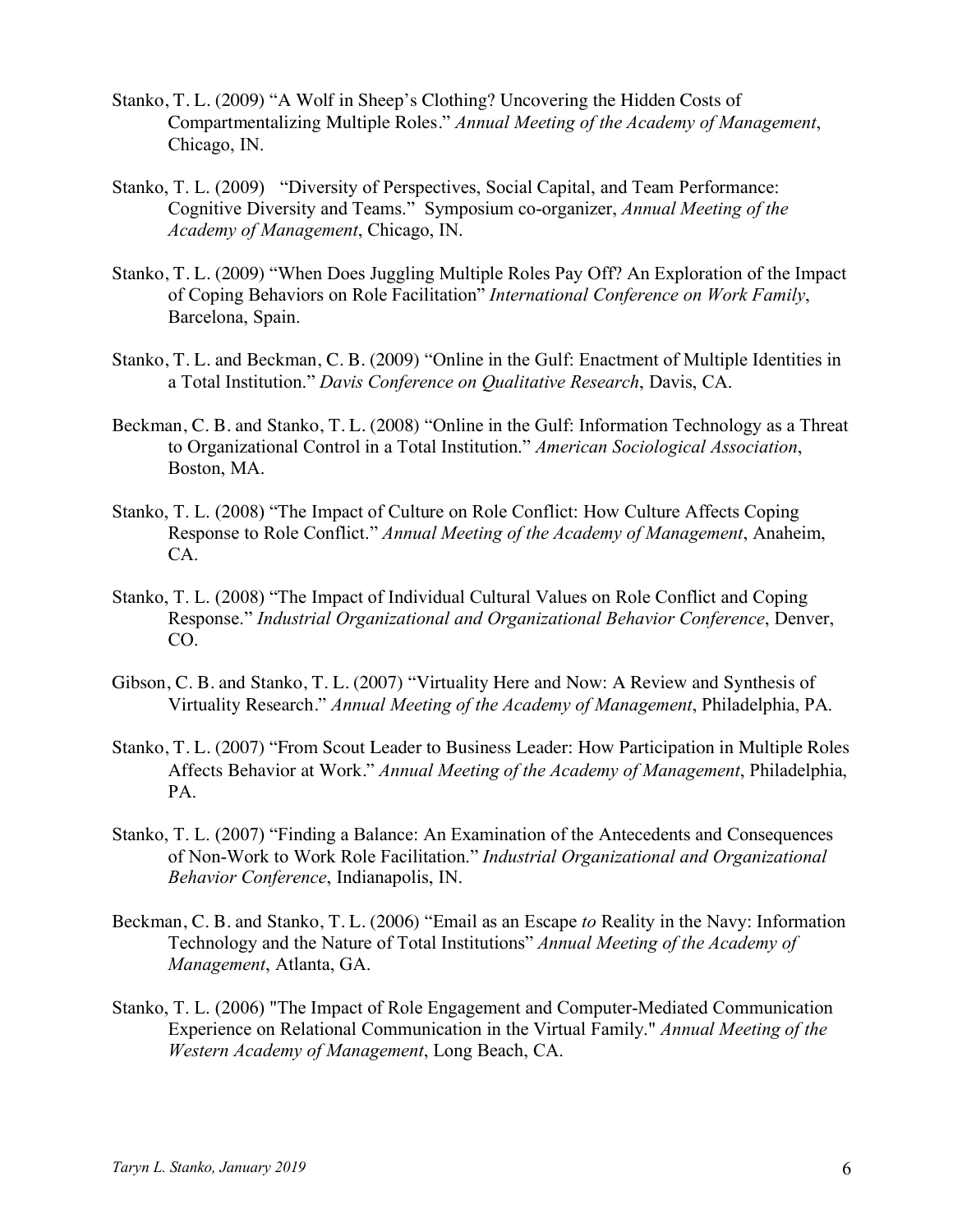## **RESEARCH INTERESTS**

Negotiation and Gender, Work/Non-Work Boundary Management Virtual Teams, Communication Technology and Immersive Technology at Work

## **ACADEMIC HONORS, AWARDS, AND FELLOWSHIPS**

| $2016 - 2019$ | Diversity and Inclusion Fellowship (with co-author Patty Dahm), "Evening the<br>Playing Field: Exploring and Mitigating Gender Differences in Negotiation" (Cal<br>Poly San Luis Obispo) |
|---------------|------------------------------------------------------------------------------------------------------------------------------------------------------------------------------------------|
| $2016 - 2019$ | Center for Innovation and Entrepreneurship Faculty Fellow Award (Cal Poly San<br>Luis Obispo)                                                                                            |
| $2017 - 2018$ | Assigned Time for Exceptional Level of Service to Students (Cal Poly San Luis<br>Obispo)                                                                                                 |
| $2016 - 2017$ | Emeritus Professor of the Year Award (Cal Poly San Luis Obispo)                                                                                                                          |
| $2016 - 2017$ | Assigned Time for Exceptional Level of Service to Students (Cal Poly San Luis<br>Obispo)                                                                                                 |
| $2015 - 2016$ | Most Influential M.B.A. Professor Award (Cal Poly San Luis Obispo)                                                                                                                       |
| $2015 - 2016$ | David Peach Excellence in Teaching Award (Cal Poly San Luis Obispo)                                                                                                                      |
| $2015 - 2016$ | Assigned Time for Exceptional Level of Service to Students (Cal Poly San Luis<br>Obispo)                                                                                                 |
| 2015          | Distinguished Paper Award, Conference on Information Systems Applied Research                                                                                                            |
| 2015          | Best Paper Award, International Association for Computer Information Systems                                                                                                             |
| 2013          | Business Advisory Council Undergraduate Teaching Award (Lundquist College of<br>Business)                                                                                                |
| 2010          | Outstanding Reviewer Award (Organizational Behavior, Academy of Management)                                                                                                              |
| 2009          | Organizational Communication and Information Systems Junior Faculty<br>Consortium Participant (Academy of Management)                                                                    |
| 2008          | Best Reviewer Award (Gender and Diversity in Organizations, Academy of<br>Management)                                                                                                    |
| $2007 - 2008$ | American Dissertation Fellowship Award (\$20,000) (American Association of<br>University Women)                                                                                          |
| 2007          | Gender and Diversity in Organizations Doctoral Consortium Participant (Academy<br>of Management)                                                                                         |
| $2006 - 2007$ | Center for Organizational Research Graduate Student Fellowship (\$1,000) (Center<br>for Organizational Research, UCI)                                                                    |
| 2006          | Best Reviewer Award (Gender and Diversity in Organizations, Academy of<br>Management)                                                                                                    |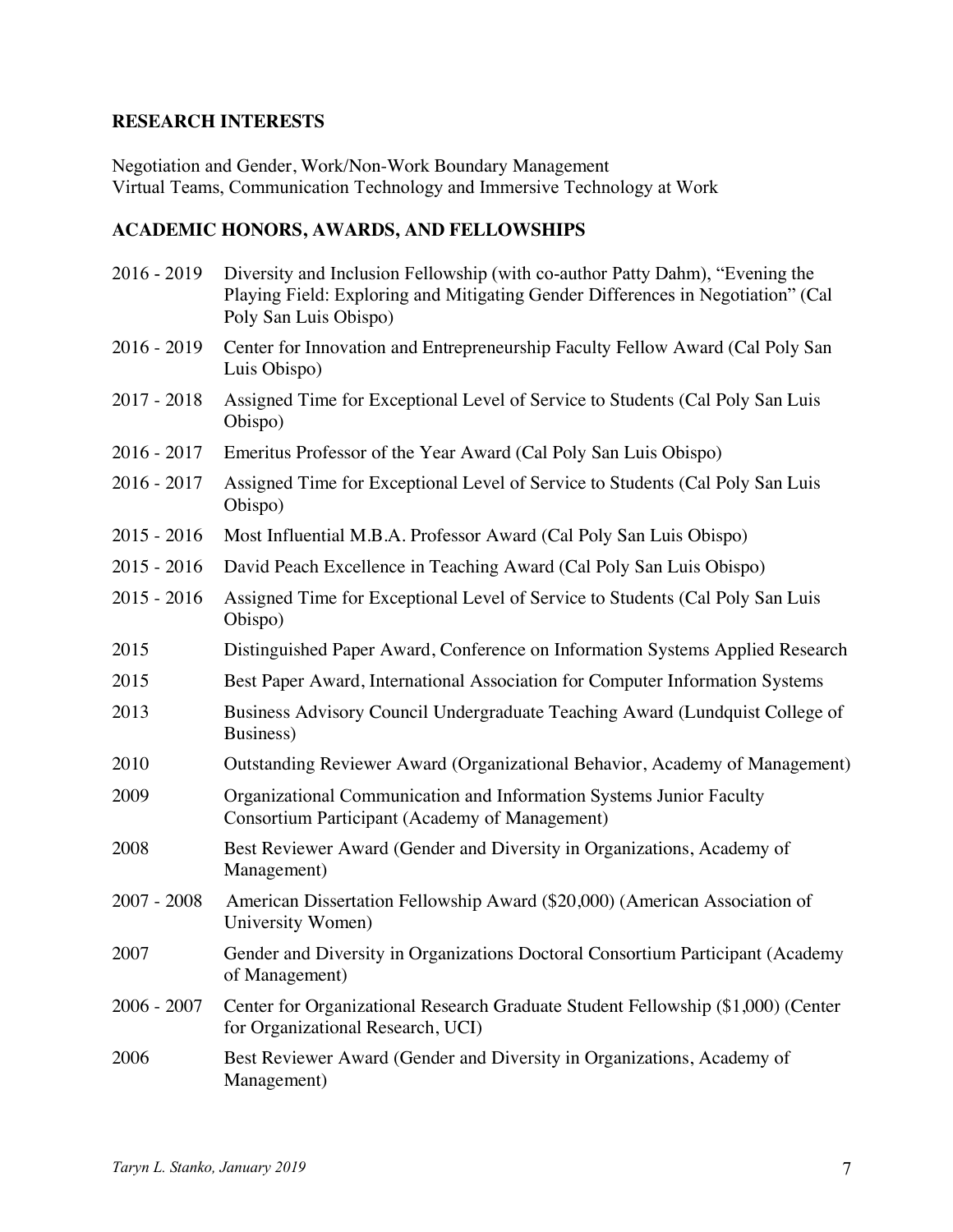| 2006 | Organizational Behavior Doctoral Consortium Participant (Academy of<br>Management)                              |
|------|-----------------------------------------------------------------------------------------------------------------|
| 2005 | Organizational Communication and Information Systems Doctoral Consortium<br>Participant (Academy of Management) |
| 2004 | Technology and Innovation Management Doctoral Consortium Participant<br>(Academy of Management)                 |
| 2002 | Regents Fellowship (University of California, Irvine)                                                           |
| 2000 | Stern Fellowship (New York University)                                                                          |

### **RESEARCH GRANTS**

- 2008-2011 Co-Principal Investigator, "Virtual Teams in 3D Virtual Environments: A Comparative Analysis of Project Team Innovation." National Science Foundation, Grant #0838550, \$360,000. Alan Meyer, Principal Investigator
- 2003 Co-Principal Investigator, "The Impact of Internet and Computer-Mediated Communications on Organizations." Center for Research on Information Technology and Organizations (CRITO), \$75,000. University of California, Irvine, Christine M. Beckman, Principal Investigator.

### **TEACHING INTERESTS**

Organizational Behavior, Negotiation Strategies, Negotiation for Entrepreneurs, Technology and **Organizations** 

### **COURSES TAUGHT**

*Cal Poly State University, Orfalea College of Business*  Organizational Behavior (Undergraduate Management Core Course) Instructor rating: 4.6/5 (2015-2018, 5 sections)

> Negotiation (Undergraduate Management Elective) Instructor rating: 4.9/5 (2014-2018, 10 sections)

Negotiation (M.B.A. Elective) Instructor rating: 4.9/5 (2015-2018, 4 sections)

Negotiation for Entrepreneurs (Entrepreneurship Minor Elective) Instructor rating: 4.9/5 (2017-2018, 2 sections)

*University of Oregon, Lundquist College of Business*  Managing Organizations (Undergraduate Management Major Core Course)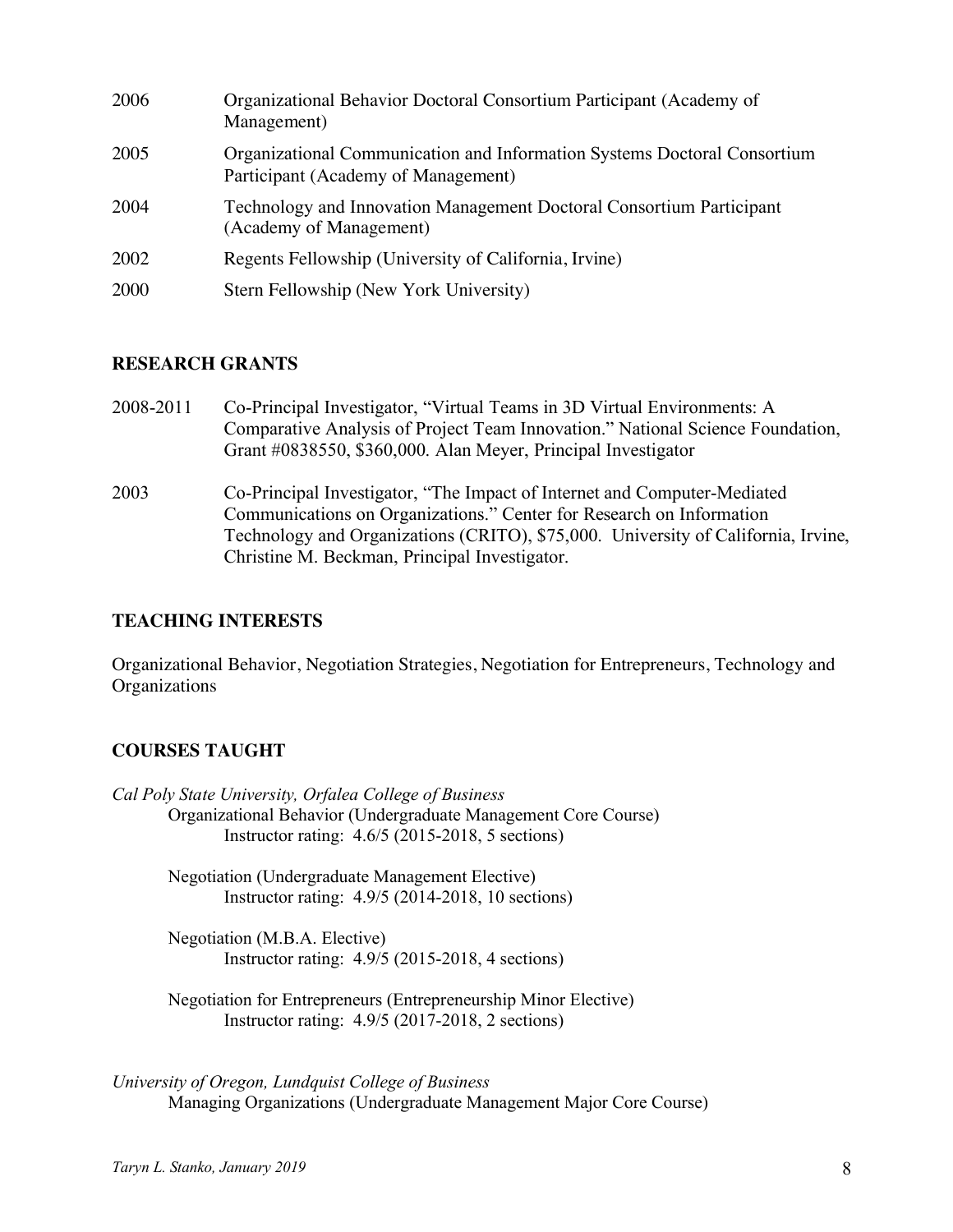Instructor rating: 4.7/5 (2014, 2 sections) 4.5/5 (2010-2013, 10 sections) 4.3/5 (2008-2009, 4 sections)

Negotiation Strategies (Undergraduate Management Elective) Instructor rating: 4.8/5 (2013-14, 2 sections) 4.5/5 (2009, 1 section) 4.3/5 (2008, 1 section)

Negotiation Strategies (M.B.A. Elective) Instructor rating: 4.6/5 (2014, 1 section) 4.1/5 (2013, 1 section) 3.9/5 (2011, 1 section)

*University of California, Irvine, The Paul Merage School of Business* 

Management of Contemporary Organizations (Undergraduate Management Minor) Instructor rating: 3.8/4 (2006, 1 section)

### **SERVICE**

|           | Ad hoc Reviewer, Academy of Management Journal, Communication Research, Organization<br>Science, Administrative Science Quarterly, Management Information Systems<br>Quarterly, Organizational Behavior and Human Decision Processes, Group and<br>Organization Management, Journal of World Business, European Journal of<br><b>Information Systems</b> |
|-----------|----------------------------------------------------------------------------------------------------------------------------------------------------------------------------------------------------------------------------------------------------------------------------------------------------------------------------------------------------------|
|           | Ad hoc Reviewer, OCIS, OB, GDO Divisions of Academy of Management                                                                                                                                                                                                                                                                                        |
| 2015-2019 | Founder and co-organizer of the MHRIS Area's Research Speaker Series, Orfalea<br>College of Business, Cal Poly State University                                                                                                                                                                                                                          |
| 2015-2019 | Committee Member, Entrepreneurship Concentration Curriculum Committee,<br>Orfalea College of Business, Cal Poly State University                                                                                                                                                                                                                         |
| 2016-2019 | Graduate Programs Committee, Orfalea College of Business, Cal Poly State<br>University (Chair: 2017-2019; Committee Member, 2016-2017)                                                                                                                                                                                                                   |
| 2016-2019 | Member, Cal Poly Women in Business Association Advisory Board, Cal Poly State<br>University                                                                                                                                                                                                                                                              |
| 2016-2019 | MHRIS Area Journal Review Committee, MHRIS Area, Orfalea College of<br>Business, Cal Poly State University                                                                                                                                                                                                                                               |
| 2018-2019 | Member, Dean's Advisory Council, Orfalea College of Business, Cal Poly State<br>University                                                                                                                                                                                                                                                               |
| 2018-2019 | Information Systems Hiring Committee, MHRIS Area, Orfalea College of<br>Business, Cal Poly State University                                                                                                                                                                                                                                              |
| 2018-2019 | Committee Member, Peer Review Committee (for 6 tenure-track MHRIS faculty<br>members, 1 tenure-track Accounting faculty member, and 2 MHRIS Adjunct<br>faculty members), Orfalea College of Business, Cal Poly State University                                                                                                                          |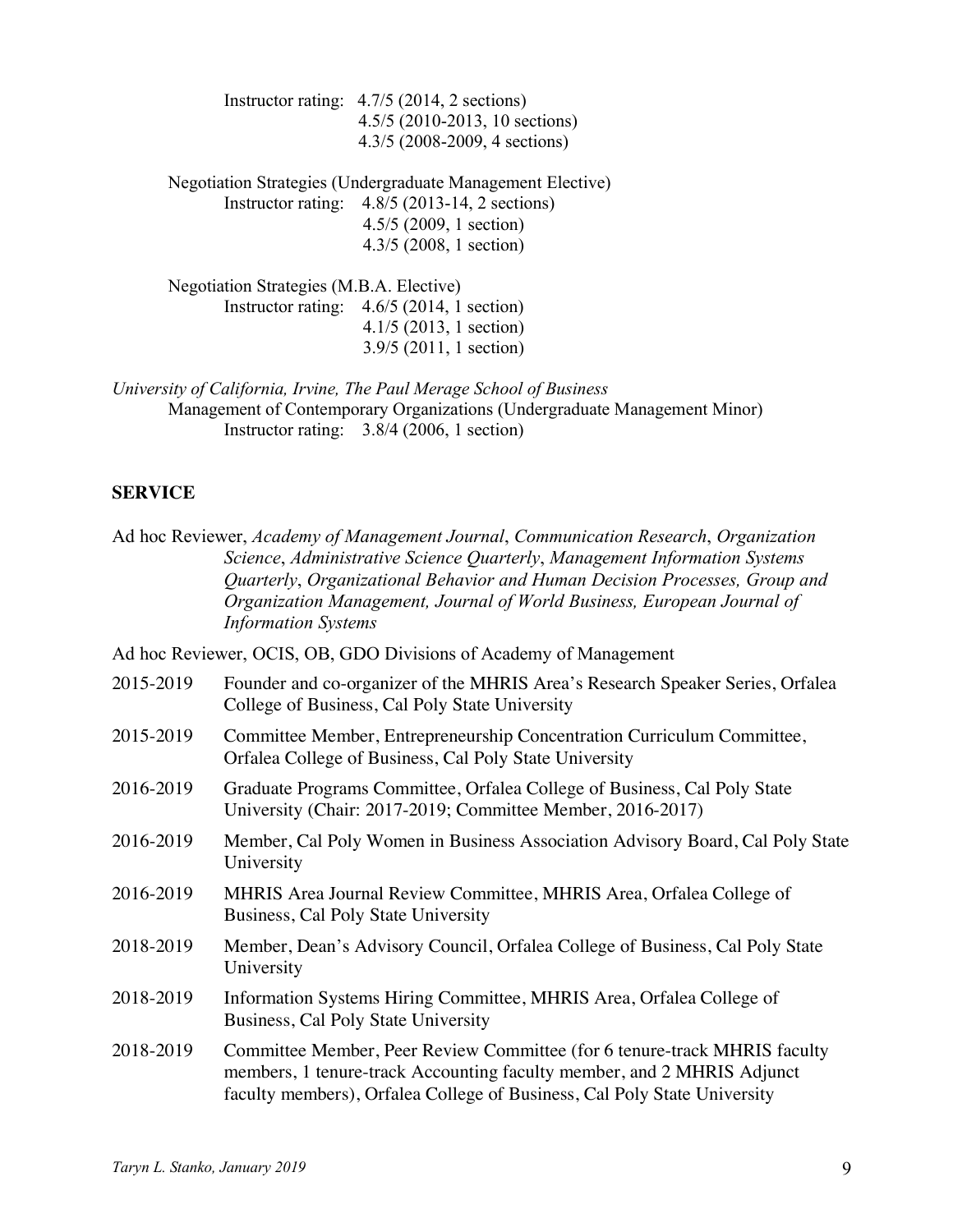| 2019      | Guest Speaker/Workshop Leader, Cal Poly Women in Business, WIB Leadership<br>Academy, Cal Poly State University                                                                                        |
|-----------|--------------------------------------------------------------------------------------------------------------------------------------------------------------------------------------------------------|
| 2019      | Guest Speaker, Cal Poly Women in Business, WIB Association Meeting, Cal Poly<br><b>State University</b>                                                                                                |
| 2019      | Guest Speaker/Workshop Leader, Alpha Kappa Psi Professional Business<br>Fraternity, Cal Poly State University                                                                                          |
| 2017-2018 | Committee Member, M.B.A Revision Task Force, Orfalea College of Business, Cal<br>Poly State University                                                                                                 |
| 2018      | Guest Speaker/Workshop Leader (Internships), Cal Poly Women in Business, WIB<br>Association Meeting, Cal Poly State University                                                                         |
| 2018      | Guest Speaker/Workshop Leader (Difficult Conversations), Alpha Kappa Psi<br>Professional Business Fraternity, Cal Poly State University                                                                |
| 2018      | Guest Speaker/Workshop Leader (Job Offers), Alpha Kappa Psi Professional<br>Business Fraternity, Cal Poly State University                                                                             |
| 2018      | Negotiation Workshop Leader (Equity Splits negotiations), HotHouse<br>Entrepreneurship Summer Accelerator Start-up Companies, Center for Innovation<br>and Entrepreneurship, Cal Poly State University |
| 2018      | Negotiation Workshop Leader (Supplier negotiations), HotHouse Incubator Start-<br>up Companies, Center for Innovation and Entrepreneurship, Cal Poly State<br>University                               |
| 2017      | Co-organizer of the San Luis Obispo Writer's Workshop, Cal Poly State University                                                                                                                       |
| 2017      | Guest Speaker/Negotiation Workshop Leader, Cal Poly Women in Business,<br>Defining Her Future Spring Conference, Cal Poly State University                                                             |
| 2017      | Committee Member, Dave Peach Excellence in Teaching Award Selection<br>Committee, MHRIS Area, Orfalea College of Business, Cal Poly State University                                                   |
| 2017      | Guest Speaker/Negotiation Workshop Leader, Cal Poly Women in Software and<br>Hardware, WISH Association Meeting, Cal Poly State University                                                             |
| 2017      | Guest Speaker/Workshop Leader, Cal Poly Women in Business, WIB Leadership<br>Academy, Cal Poly State University                                                                                        |
| 2017      | Guest Panelist, Cal Poly Women in Business High School Outreach, Cal Poly State<br>University                                                                                                          |
| 2017      | Guest Speaker, Cal Poly Women in Business, WIB Association Meeting, Cal Poly<br><b>State University</b>                                                                                                |
| 2016-2017 | Assigned Time for Exceptional Level of Service to Students, Cal Poly State<br>University                                                                                                               |
| 2015-2017 | New Program/Curriculum Development (created elective course for new<br>Entrepreneurship Minor), Orfalea College of Business, Cal Poly State University                                                 |
| 2016      | Pro-bono Consulting to Small Businesses in San Luis Obispo, Small Business<br>Development Center, HotHouse, Center for Innovation and Entrepreneurship, Cal<br>Poly State University                   |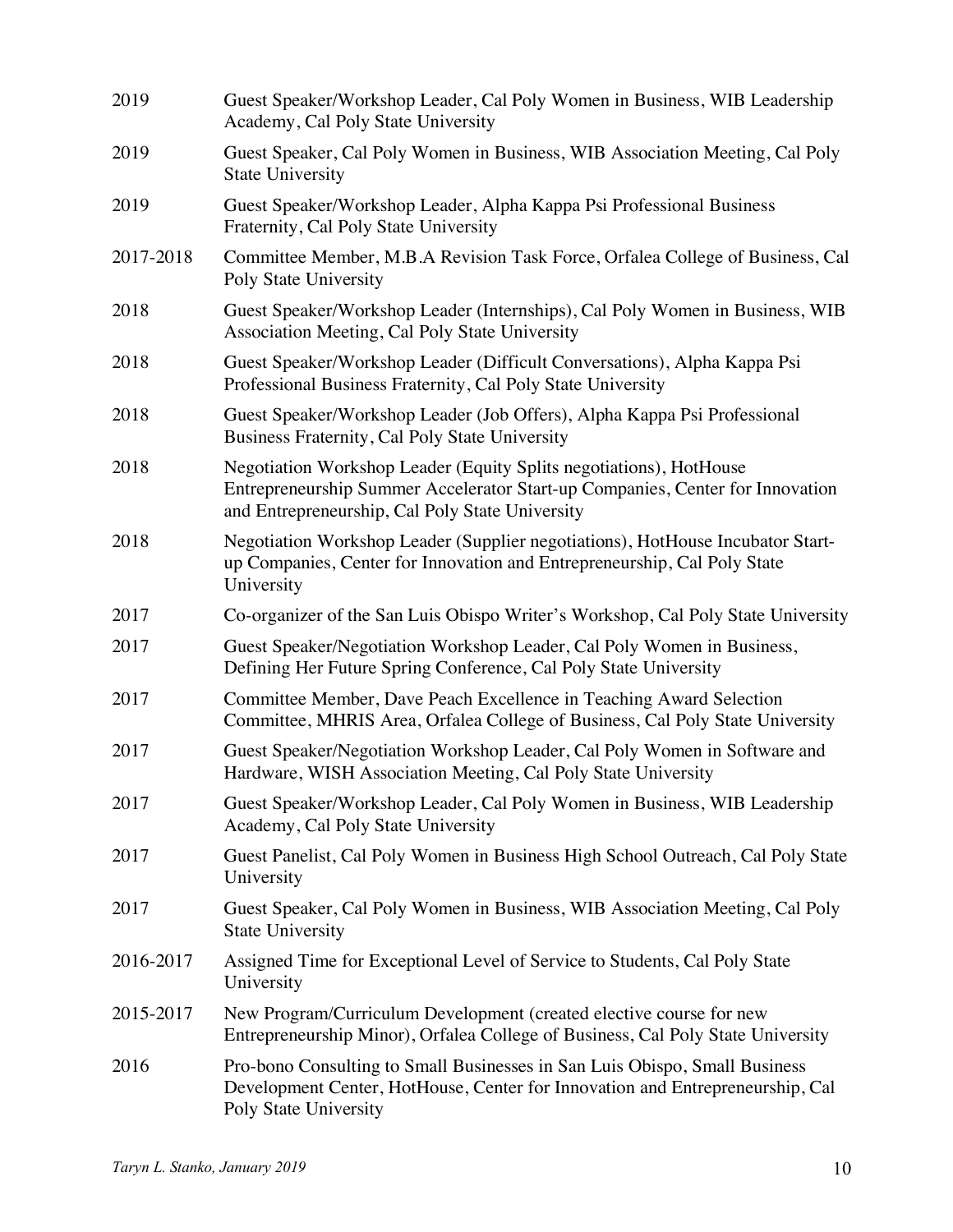| 2016      | Committee Member, ad hoc Associate Dean Search Task Force, Orfalea College of<br>Business, Cal Poly State University                                                                       |
|-----------|--------------------------------------------------------------------------------------------------------------------------------------------------------------------------------------------|
| 2016      | Negotiation Workshop Leader (supplier negotiations), HotHouse Entrepreneurship<br>Summer Accelerator, Center for Innovation and Entrepreneurship, Cal Poly State<br>University             |
| 2016      | Guest Panelist, Women in Business, Defining Her Future Spring Conference, Cal<br>Poly State University                                                                                     |
| 2015-2016 | Assigned Time for Exceptional Level of Service to Students, Cal Poly State<br>University                                                                                                   |
| 2015-2016 | Committee Member, HR Faculty Search Committee, MHRIS Area, Orfalea<br>College of Business, Cal Poly State University                                                                       |
| 2015-2016 | Chair, Ad-hoc MHRIS Journal Standards Development and Review Committee,<br>MHRIS Area, Orfalea College of Business, Cal Poly State University                                              |
| 2015-2016 | Participation in Advancement Activities (10 meetings with potential donors via<br>Dean's Executive-in-Residence Program), Orfalea College of Business, Cal Poly<br><b>State University</b> |
| 2015      | Chair, Work-Family Policies and Culture Track, International Conference of Work<br>and Family, Barcelona, Spain                                                                            |
| 2015      | Negotiation Workshop Leader (co-founder disputes), HotHouse Entrepreneurship<br>Incubator (participants from across campus), Cal Poly State University                                     |
| 2015      | Committee Member, HR Instructor Search Committee, MHRIS Area, OCOB, Cal<br>Poly State University                                                                                           |
| 2014-2015 | Committee Member, Master Plan Academic and Instructional Space Advisory<br>Committee, Cal Poly State University                                                                            |
| 2014-2015 | Committee Member, HR Faculty Search Committee, MHRIS Area, Cal Poly State<br>University                                                                                                    |
| 2014-2015 | Committee Member, Executive Building Committee, OCOB, Cal Poly State<br>University                                                                                                         |
| 2010-2014 | Outside Dissertation Committee Member, Alina Padilla-Miller, School of<br>Journalism and Communication, University of Oregon                                                               |
| 2012      | Outside Dissertation Committee Member, Kimberly Livingstone, Psychology<br>Department, University of Oregon                                                                                |
| 2011-2012 | Dissertation Committee Member, Matthew Metzger, Management Department,<br>Lundquist College of Business, University of Oregon                                                              |
| 2011-2012 | Committee Member, Management Department Faculty Search Committee,<br>University of Oregon                                                                                                  |
| 2010-2012 | Committee Member, Lundquist College of Business Undergraduate Programs<br>Committee, University of Oregon                                                                                  |
| 2010-2011 | Committee Member, Management Department Instructor Search Committee,<br>University of Oregon                                                                                               |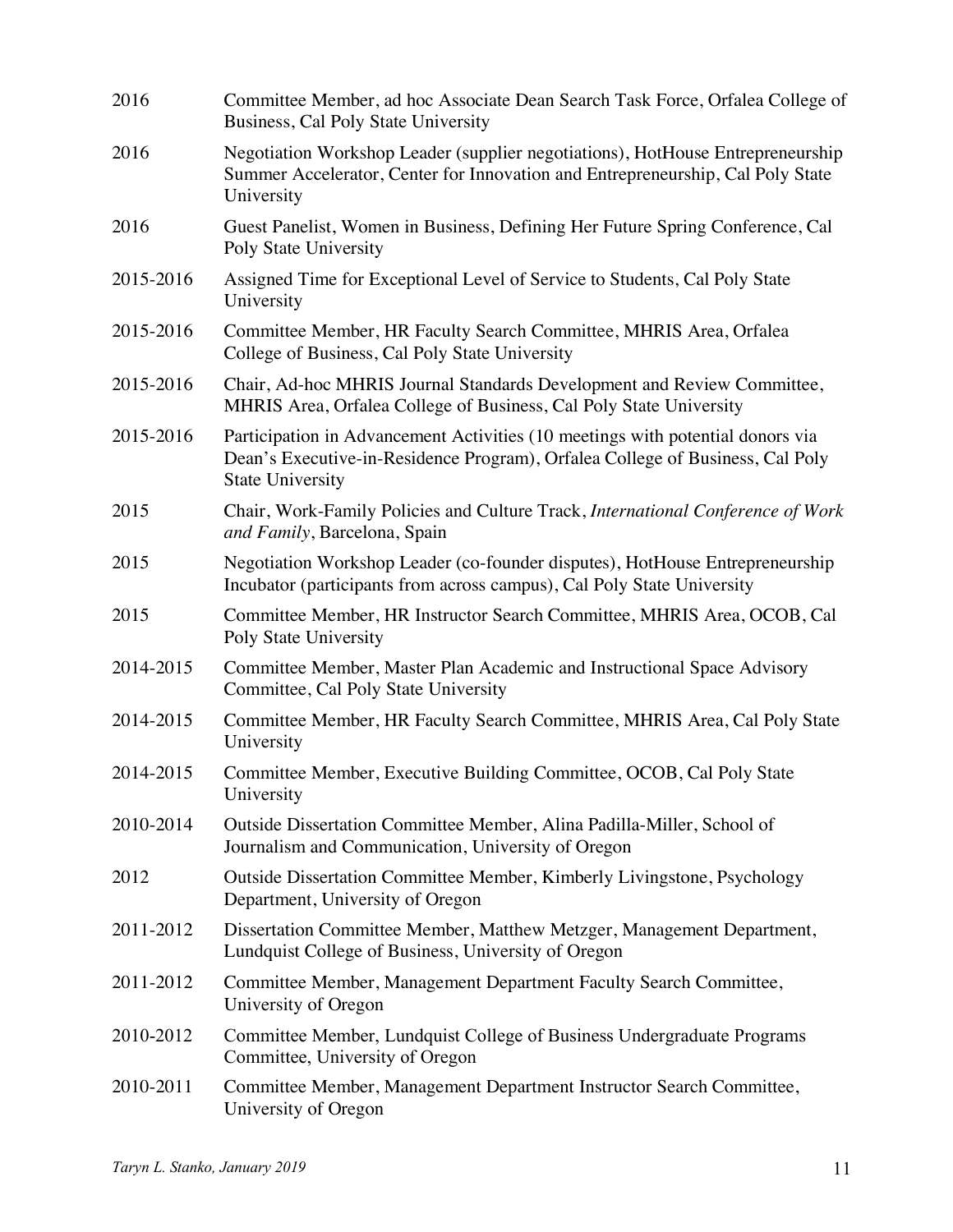- 2009-2010 Committee Member, Lundquist College of Business Research Center Design User Group, University of Oregon
- 2009-2010 Committee Member, Management Department Faculty Search Committee, University of Oregon

# **COMMUNITY AND PROFESSIONAL ACTIVITIES**

| 2015      | Chair, Work-Family Policies and Culture Track, International Conference of Work<br>and Family, Barcelona, Spain                                                          |
|-----------|--------------------------------------------------------------------------------------------------------------------------------------------------------------------------|
| 2013      | Chair, Work-Family Enrichment Track, International Conference of Work and<br>Family, Barcelona, Spain                                                                    |
| 2012      | Chair, Identity in Different Settings, Annual Meeting of the Academy of<br>Management, Boston, MA.                                                                       |
| 2010      | Co-Organizer, Entangled Reality: Sociomateriality and Virtual Worlds, Annual<br>Meeting of the Academy of Management, Montreal, Canada.                                  |
| 2010      | Co-Organizer, Doctoral Workshop, West Coast Research Symposium on<br>Technology and Entrepreneurship, Eugene, OR                                                         |
| 2009      | Discussant, Social Ties and Dynamic Capabilities, West Coast Research<br>Symposium on Technology and Entrepreneurship, Seattle, WA                                       |
| 2009      | Co-Organizer, Doctoral Workshop, West Coast Research Symposium on<br>Technology and Entrepreneurship, Seattle, WA                                                        |
| 2009      | Facilitator, Current Research on High Performance Work Systems, Interactive<br>Paper Session, Annual Meeting of the Academy of Management, Chicago, IN.                  |
| 2009      | Chair, Diversity of Perspectives, Social Capital, and Team Performance: Cognitive<br>Diversity & Teams, Annual Meeting of the Academy of Management, Chicago, IN.        |
| 2008      | Discussant, Team Processes II, Interactive Paper Session, Annual Meeting of the<br>Academy of Management, Anaheim, CA.                                                   |
| 2006      | Chair, Women's Career Choices: Moving Up, Over, and Out, Annual Meeting of<br>the Academy of Management, Atlanta, GA.                                                    |
| 2006      | Chair, 'Life-Friendly' Organizations: Balance for Working Fathers, Working<br>Mothers, and Working Singles, Annual Meeting of the Academy of Management,<br>Atlanta, GA. |
| 2003-2004 | Doctoral Student Vice President (University of California, Irvine)                                                                                                       |
| 2001      | Consultant, Urban Business Assistance Corporation (New York University)                                                                                                  |
| 2000-2001 | Vice President of Technology, Stern Women in Business (New York University)                                                                                              |

## **INDUSTRY WORK EXPERIENCE**